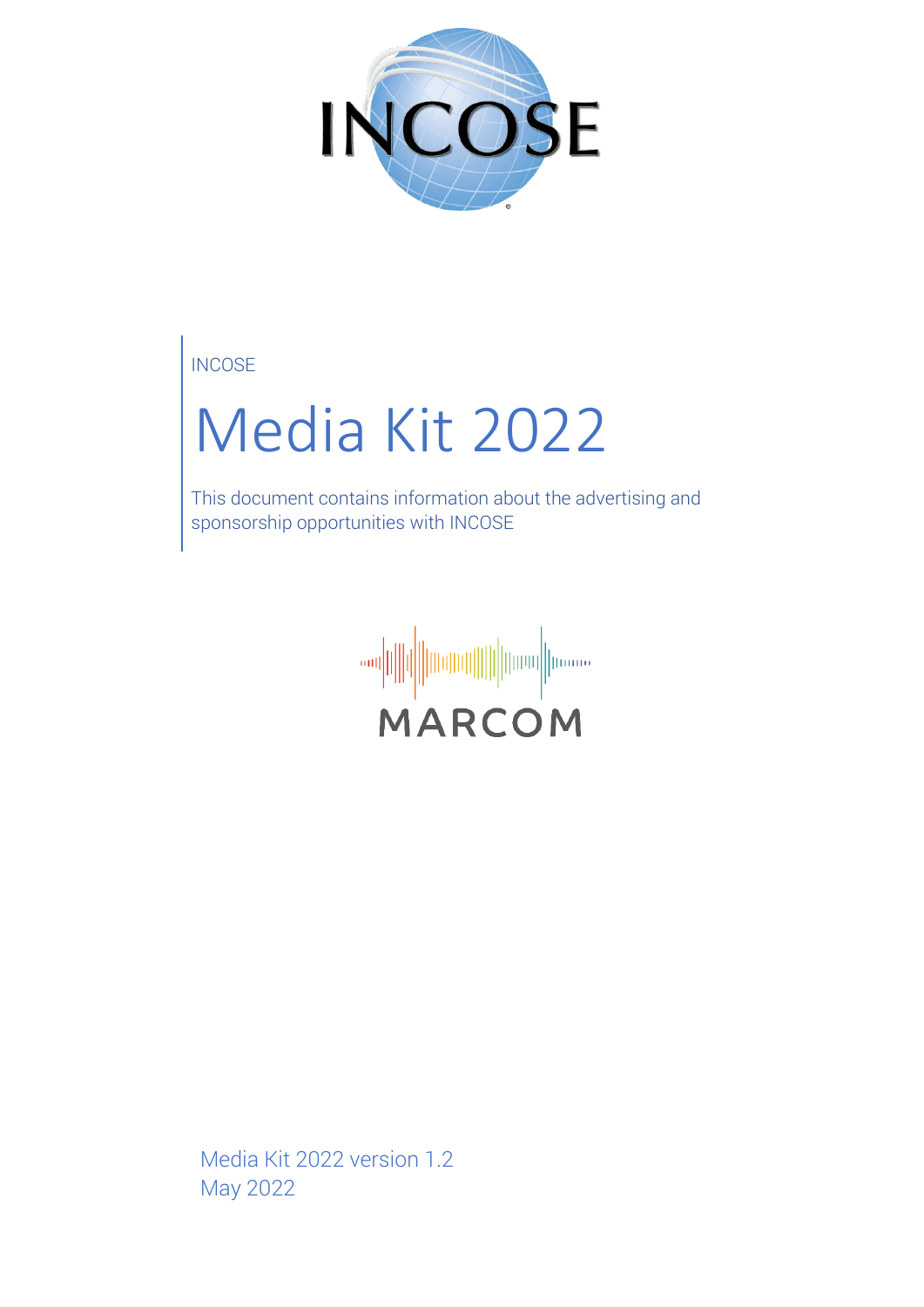



## Showcase your company and generate leads through **INCOSE**

INCOSE offers a range of advertising and sponsorship opportunities to help boost your marketing strategy and reach the most engaged and active systems engineers globally – INCOSE has 19,400 individual members and over 100 corporate bodies in the Corporate Advisory Board.

This media kit gives you an overview of the types of opportunities available to your organization.

If you are looking for additional added value, we can help you develop a custom advertising package that offers increased brand visibility.

#### About the International Council on Systems Engineering

The International Council on Systems Engineering (INCOSE) is a not-for-profit membership organization that promotes international collaboration in systems engineering practice, education, and research. INCOSE's mission is to "address complex societal and technical challenges by enabling, promoting and advancing systems engineering and systems approaches." Founded in 1990, INCOSE has more than 65 chapters and over 19,400 members and associates worldwide. For additional information about INCOSE visit [www.incose.org.](http://www.incose.org/)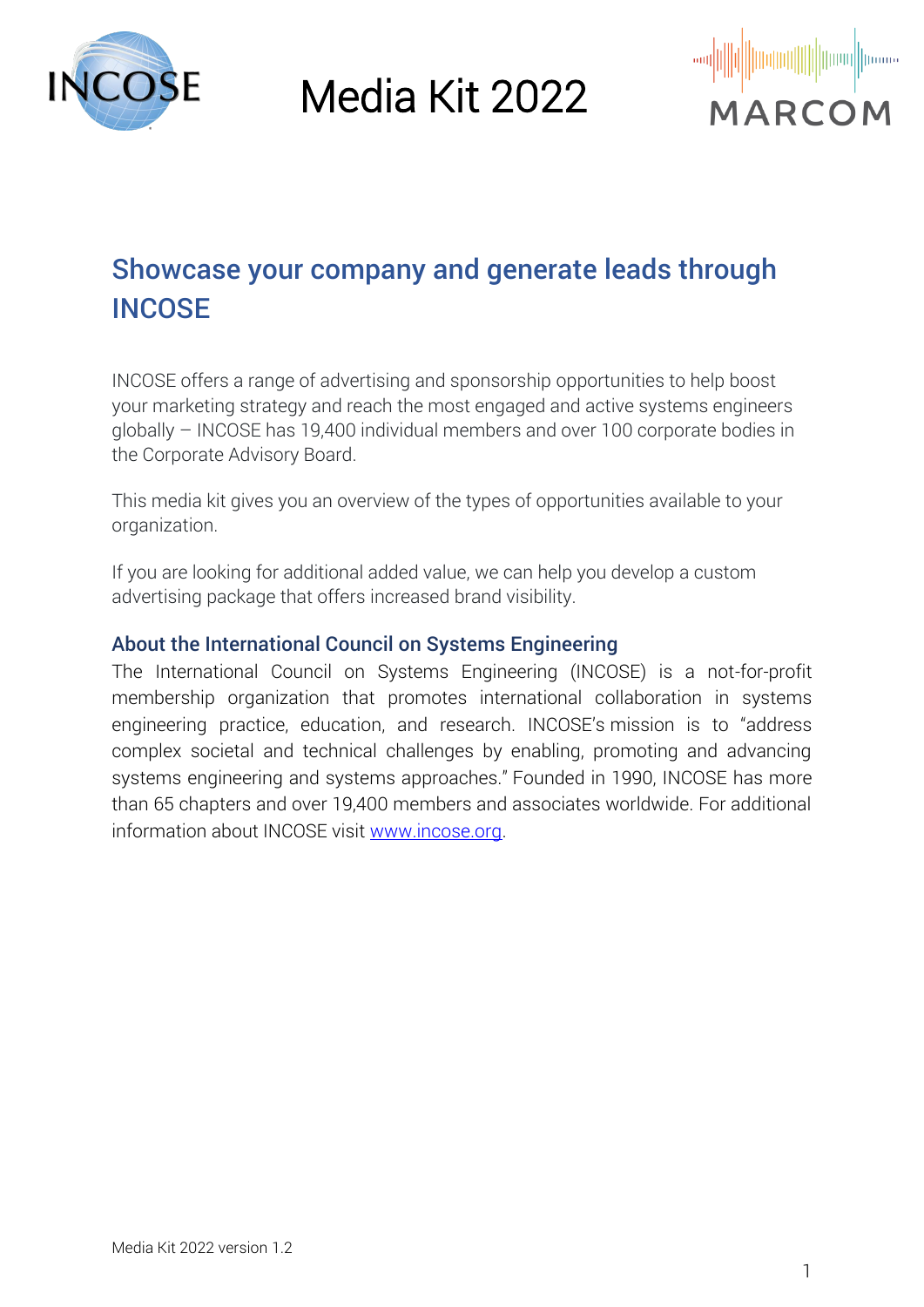



#### Website - [http://www.incose.org](http://www.incose.org/)

Website Monthly Averages (Feb 21- Feb 22)

- Over 117,500 Page Views
- Over 91,500 Unique Visitors

#### One of the Top 3 Viewed Pages

| <b>Type</b>                            | Frequency | Price    |
|----------------------------------------|-----------|----------|
| Banner Advert - Horizontal or Vertical | Monthly   | \$1,300  |
| Banner Advert - Horizontal or Vertical | Annually  | \$13,000 |
| Medium Rectangle 500 x 500px           | Monthly   | \$950    |
| Medium Rectangle 500 x 500px           | Annually  | \$9,500  |

#### Run of the Site

Location is selected by INCOSE

| <b>Type</b>                            | Frequency | Price   |
|----------------------------------------|-----------|---------|
| Banner Advert - Horizontal or Vertical | Monthly   | \$900   |
| Banner Advert - Horizontal or Vertical | Annually  | \$9,000 |
| Medium Rectangle 500 x 500px           | Monthly   | \$600   |
| Medium Rectangle 500 x 500px           | Annually  | \$6,000 |

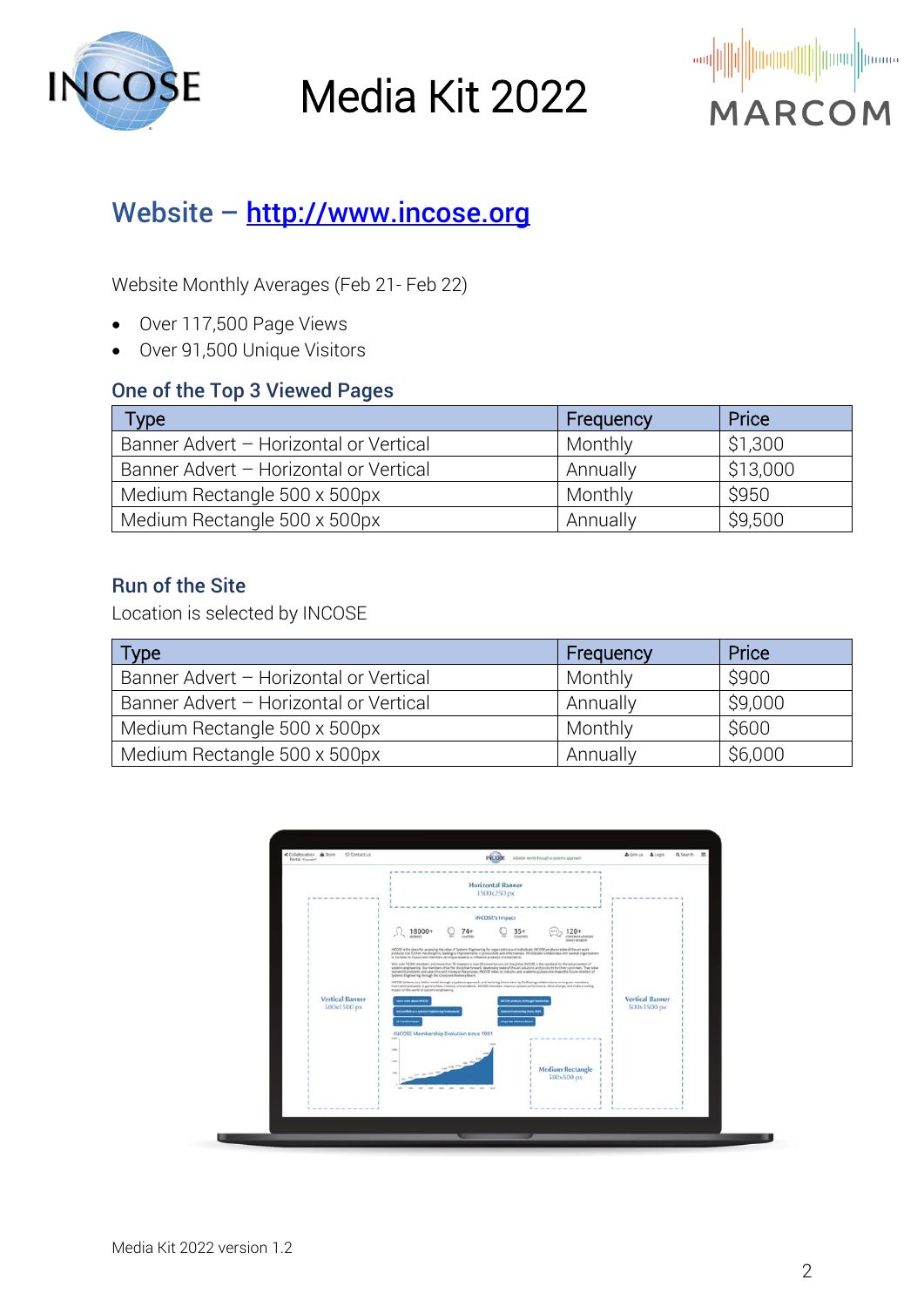



#### INCOSE eNote

INCOSE eNote, is a monthly digital news bulletin which contains, important announcements, key dates, and useful data, sent out to the INCOSE Membership.

Get monthly exposure to our membership. Cost effective monthly exposure for your next big event, product, or service. Advert with URL link to your landing page.

Monthly Average (Q4 2021)

- Over 14,000 Delivered
- 3,794 opened
- 394 Click Throughs



| <b>Type</b>                                               | Frequency | Price   |
|-----------------------------------------------------------|-----------|---------|
| Banner Advert - either top or bottom. 500 x 100px         | Monthly   | \$175   |
| Banner Advert - either top or bottom. $500 \times 100$ px | Annually  | \$1,750 |
| Body Advert $-606 \times 606$ px                          | Monthly   | \$150   |
| Body Advert $-606 \times 606$ px                          | Annually  | \$1,500 |

DEADLINE- the eNote is published on the  $25<sup>th</sup>$  of each month all adverts to be received by 10<sup>th</sup>.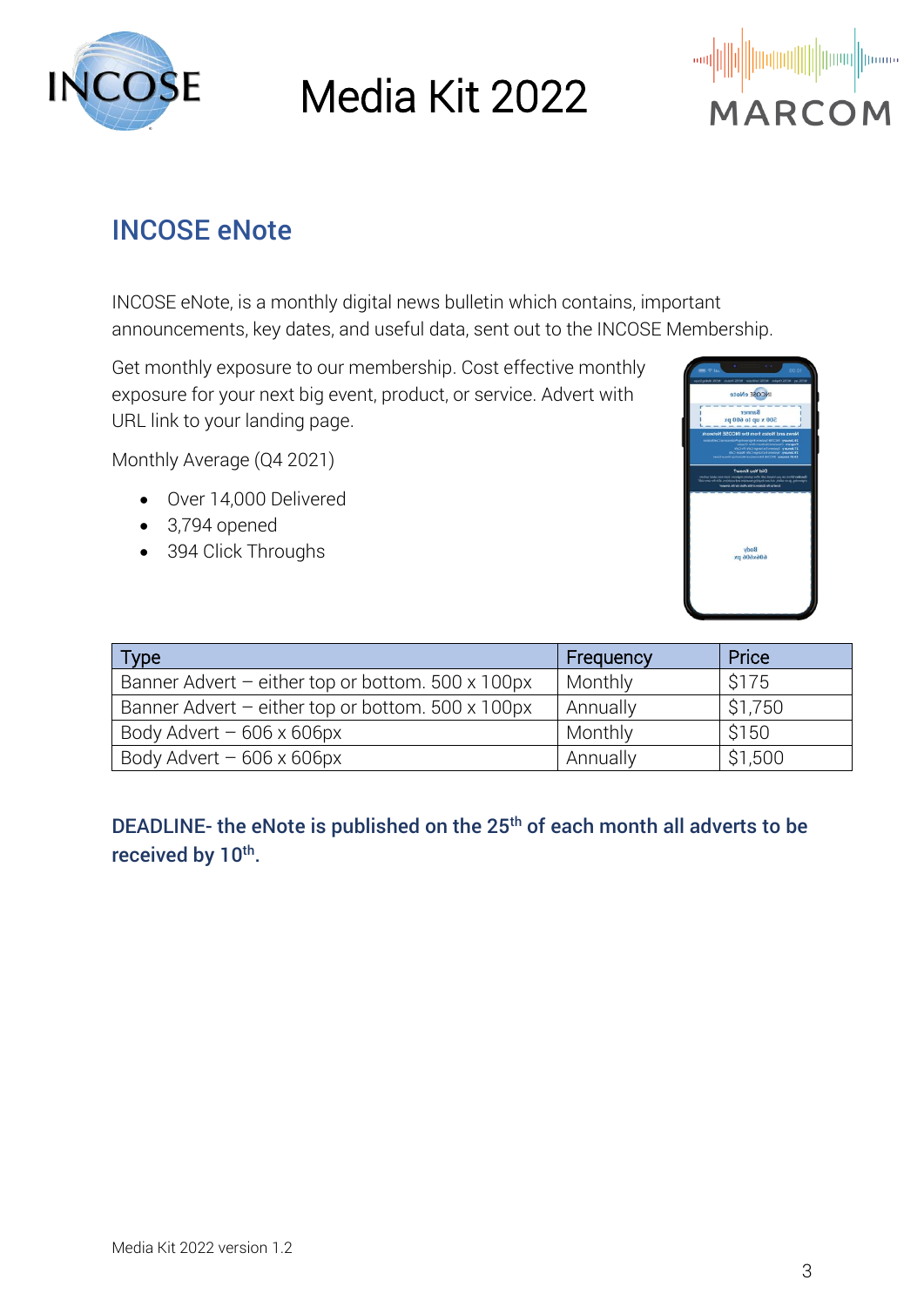



#### Social Media

INCOSE has a growing following across a variety of social media platforms.

Advertising on the INCOSE social media channels allows you access to our global following via LinkedIn, Twitter, Facebook, and Instagram.

Our LinkedIn impressions are enjoying exceptional growth:



One post per month - picture or short video.

| <b>Type</b>                    | Frequency | Price   |
|--------------------------------|-----------|---------|
| Picture $-1200 \times 1200$ px | Monthly   | \$380   |
| Picture $-1200 \times 1200$ px | Annually  | \$3,800 |
| Video Post up to 60 Secs       | Monthly   | \$500   |
| Video Post up to 60 Secs       | Annually  | \$5,000 |



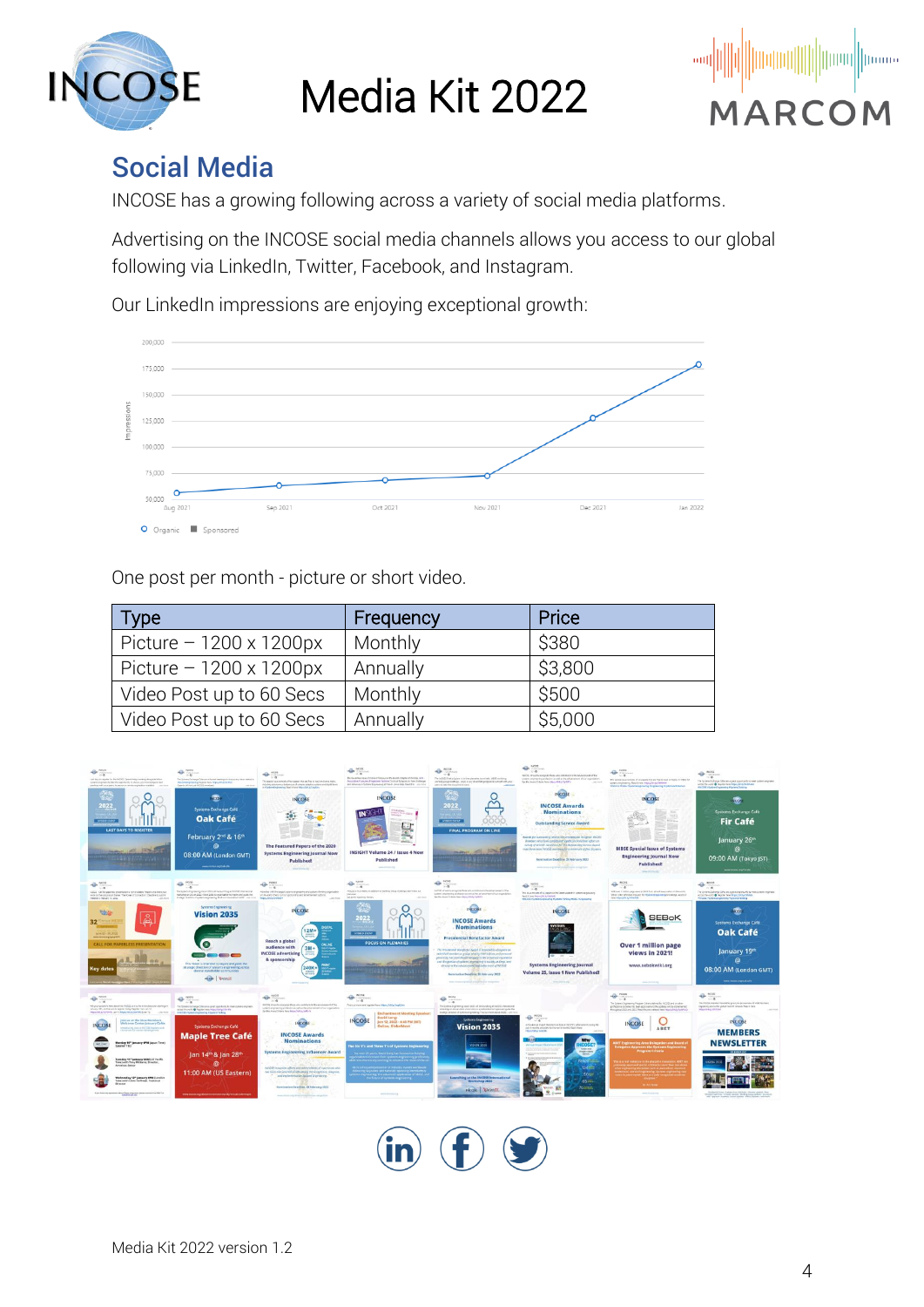



#### Webinar Sponsor

Once a month, INCOSE Technical Operations presents recognized experts in the field who discuss the "State of the Art" in Systems Engineering.

These presentations occur live, via the internet and are open to anyone. The sessions last one hour and are recorded. INCOSE members can access these recordings from the Member's Only pages of the INCOSE Connect platform.

Sponsorship of the Webinars includes your company's name and logo on the invitation email that goes to all members, and your company's logo displayed and mentioned during the Webinar. It will also remain on the recording in the Webinar Library.

In addition, your Company can be included in its Social Media advertising reaching a much wider audience.

| רלחל ו  | Delivered | Opened | I Clicks | I Forwards |
|---------|-----------|--------|----------|------------|
| Average | 14 2 1 4  |        | つんろ      |            |

| Type                             | Frequency                         | Price   |
|----------------------------------|-----------------------------------|---------|
| Email and Logo on Webinar        | Monthly                           | \$265   |
| Email and Logo on Webinar        | Annually (approx. 12 Webinars pa) | \$2,650 |
| Additional Social Media exposure | Monthly                           | \$135   |
| Additional Social Media exposure | Annually (approx. 12 Webinars pa) | \$1,350 |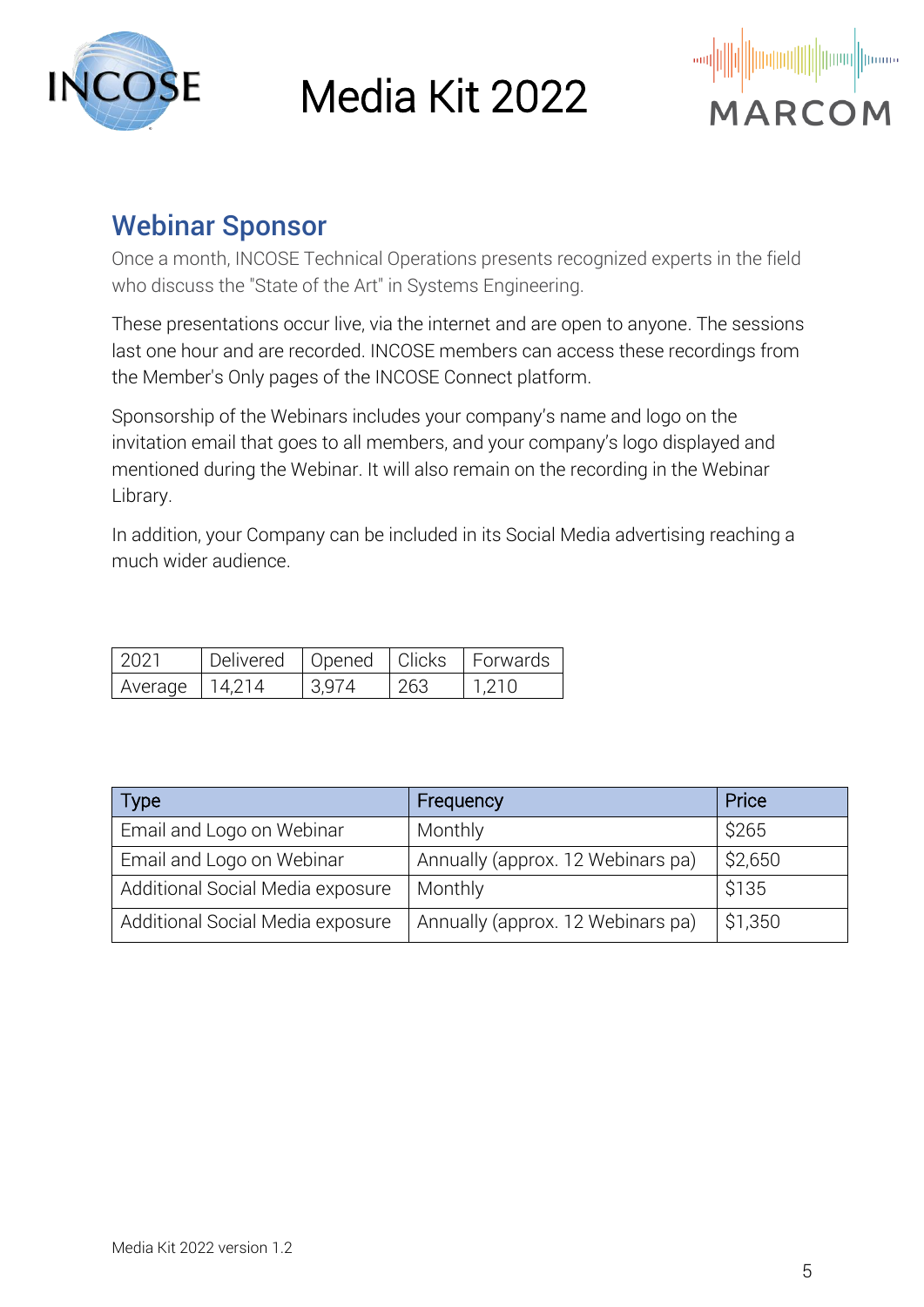

#### Members Newsletter

The INCOSE Members Newsletter is published every quarter to our diverse global membership and contains articles and news items of interest.

The Newsletter is focused on happenings of interest from across the systems community. Packed with events from around the world, news from working groups, insights on the upcoming standards, and items of interest from beyond INCOSE's borders. This quarterly newsletter adds new depth as we share the latest news in the world of systems*.*





#### Quarterly Average stats for 2021

- 14,332 delivered
- 4,159 opened
- 577 clicks

| <b>Printing Advertising</b> | <b>Per Issue</b> | <b>Annual</b> |
|-----------------------------|------------------|---------------|
| Two Page                    | \$2,100          | \$7,350       |
| One Page                    | \$1,100          | \$3,850       |
| Half Page                   | \$795            | \$2,780       |
| Quarter Page                | \$530            | \$1,855       |
| Eighth Page                 | \$265            | \$928         |
| Sixteenth Page              | \$135            | \$472         |

*300 dpi, send digital/interactive PDF for links to remain clickable.*

*Sizing Guide on Page 13* 

DEADLINE- the Members Newsletter is published on the 15<sup>th</sup> of March, June, September, and December all adverts to be received by 11<sup>th</sup> of previous month.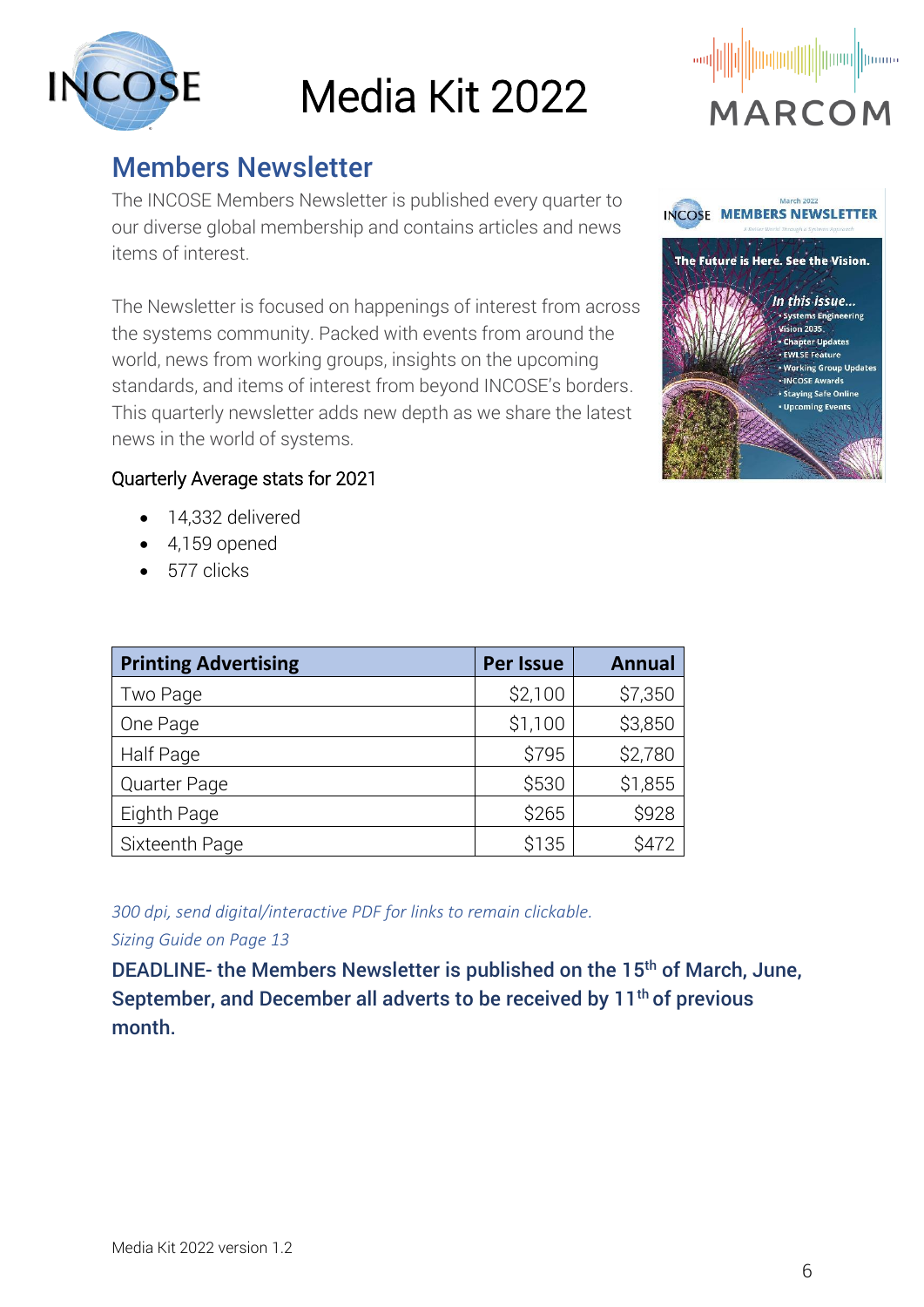



#### INSIGHT Magazine

INSIGHT is the magazine of the International Council on Systems Engineering. It is published four times per year. INSIGHT features theme sections dedicated to providing informative articles on the state of the art and practice in systems engineering.

It also contains status and information about INCOSE's technical work programs, and events, editorials, book reviews, trends, and how-to-do articles that are pertinent to the many aspects of a systems engineer's job.

INSIGHT is published four times a year in both hardcopy and electronic format.

#### Advertising Options

| <b>Printing Advertising</b>                | <b>Per Issue</b> | <b>Annual</b> |
|--------------------------------------------|------------------|---------------|
| Full Page - 4/C rate                       | \$2,700          | \$9,450       |
| Full Page B/W                              | \$1,500          | \$5,250       |
| Cover inside 2 - 4/C rate                  | \$3,200          | \$11,200      |
| Back inside Cover 3 - 4/C rate             | \$2,800          | \$9,800       |
| Back Cover 4 - 4/C rate                    | \$3,500          | \$12,250      |
| Half-page island - 4/C rate                | \$2,300          | \$8,050       |
| Half-page Island B/W                       | \$1,250          | \$4,375       |
| Half-page Horizontal & Vertical - 4/C rate | \$2,100          | \$7,350       |
| Half-page Horizontal & Vertical B/W        | \$1,050          | \$3,675       |
| Quarter-page Horizontal (color only)       | \$1,700          | \$5,950       |

*Vector-PDF ads (vector text; vector line-art; 300dpi photos Sizing Guide on Page 13*

#### Sponsorship

There is also the opportunity to sponsor INSIGHT.

Sponsors will have their company logo on the front cover, and inside the magazine. In addition, they will be recognised as the sponsor in the Editors comments at the front of the magazine.

| Annual    | \$10,600 |
|-----------|----------|
| Per Issue | S2 REU   |

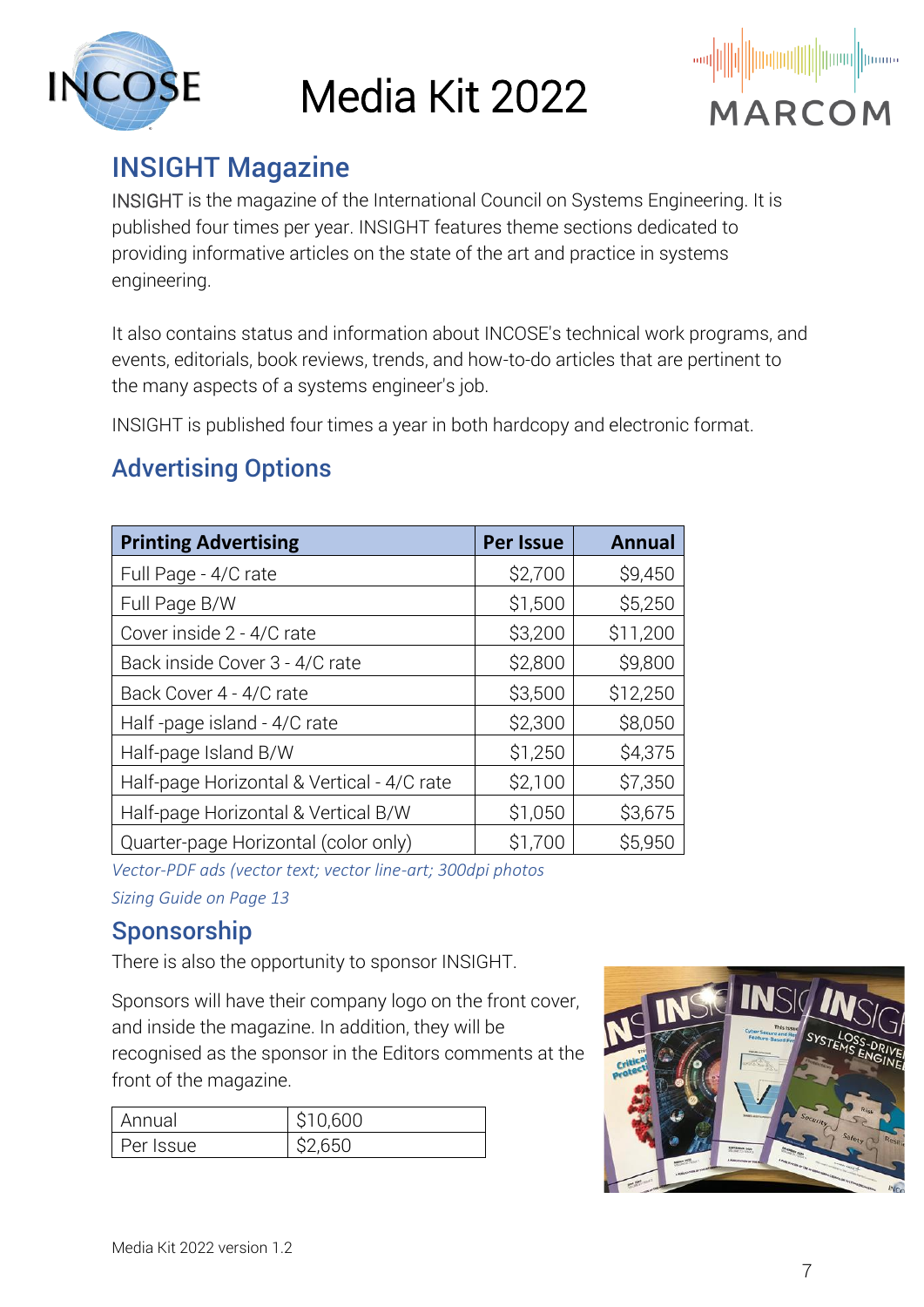



#### INCOSE Products Sponsor

INCOSE has a range of products which organisations can sponsor. These products are developed by our working groups, chapters and special initiatives teams

They are made available to via our online store to systems engineers across the global. Members can download the products for free and others can purchase them.

Sponsorship runs for 1 calendar year from the point of payment.

Your organization's logo will feature on every electronic copy during that period.

The price of sponsorship varies depending on which product is being sponsored.

For more information about the products available for sponsorship now and in the near future please contact [advertise@incose.net.](mailto:advertise@incose.net)



## Bundle Packages

Let INCOSE help you with your marketing strategy by helping you select a range of advertising and sponsorship packages creating a bespoke bundle to meet your needs.

Securing a bundle will also ensure you qualify for a discount. The discounts vary depending on the value of the bundle.

To discuss the best option for your organization and its objectives, contact [advertise@incose.net](mailto:advertise@incose.net)

Corporate Advisory Board members will automatically get a 15% discount on a bundle package purchases.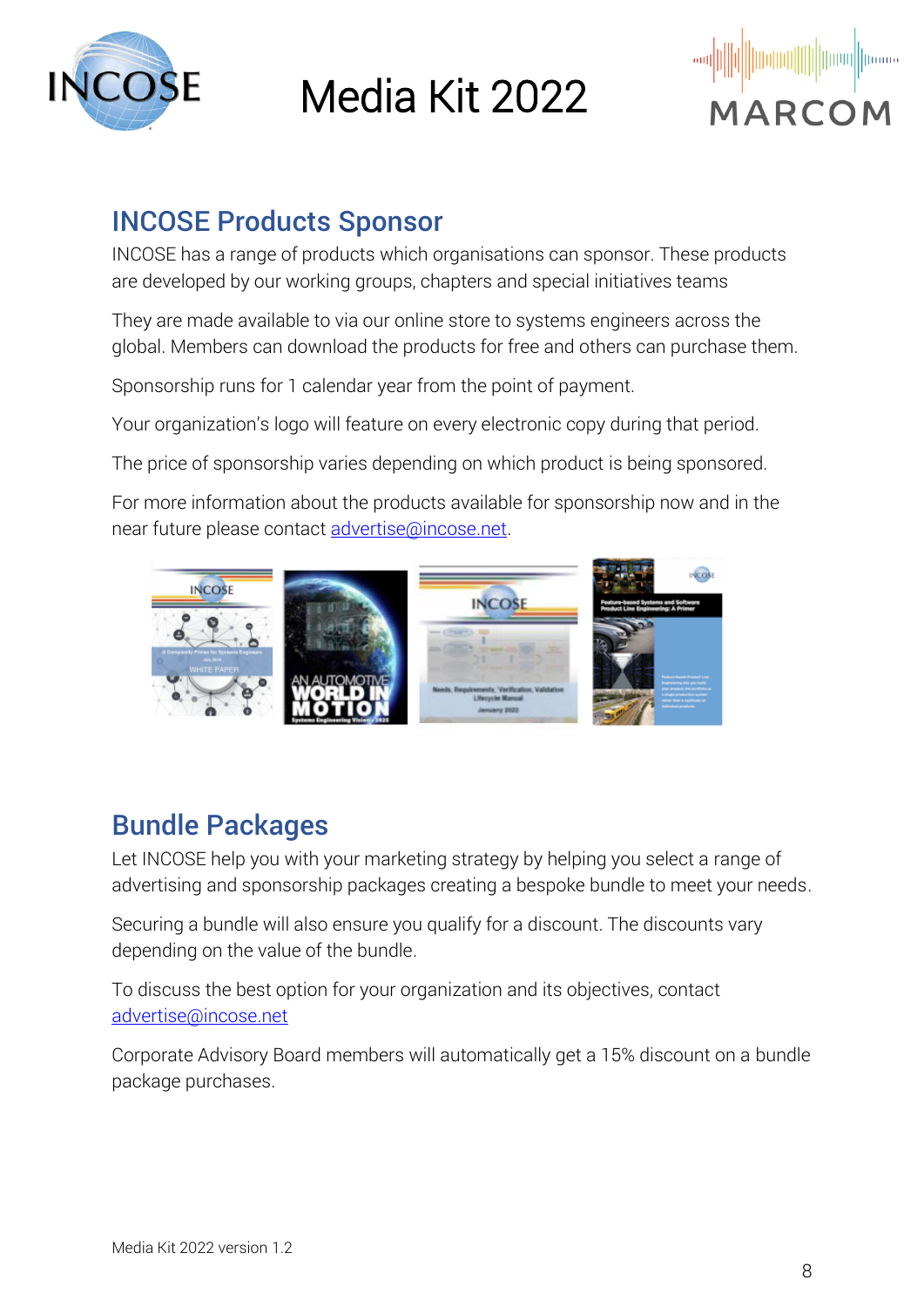





#### SEBoK Sponsor

Guide to the Systems Engineering Body of Knowledge (SEBoK), is an online resource that provides a guide to the key knowledge sources and references of systems engineering organized and explained to assist a wide variety of individuals. It is a living product, accepting community input continuously, with regular refreshes and updates. The SEBoK is not a compendium but instead references existing literature and much of the content has restricted intellectual property rights.

The SEBoK, maintained by INCOSE, Stevens and the IEEE Systems Council, is the definitive resource for systems engineering knowledge. In 2021, SEBoK reached over 1 million page views from every nation in the world (except North Korea).

Annual sponsorship of the SEBoK – Logo with link to landing site or company video. Link to sponsorship package details. SEBoK Sponsors - [SEBoK \(sebokwiki.org\)](https://www.sebokwiki.org/wiki/SEBoK_Sponsors)

| Type                  | Price   |
|-----------------------|---------|
| Global                | \$5,000 |
| Corporate             | \$2,000 |
| University/Non-Profit | S1 000  |

#### Systems Engineering Journal Sponsor

Systems Engineering is an international scholarly journal and a primary source of multidisciplinary information for the systems engineering and management of products and services, and processes of all types.

Sponsorship of the SE Journal Print and Online Magazine 6 issues pa.

The Journal is published six times a year by Wiley: January, March, May, July, September, and November.

| Annual    | \$10,600 |
|-----------|----------|
| Per Issue | \$2,650  |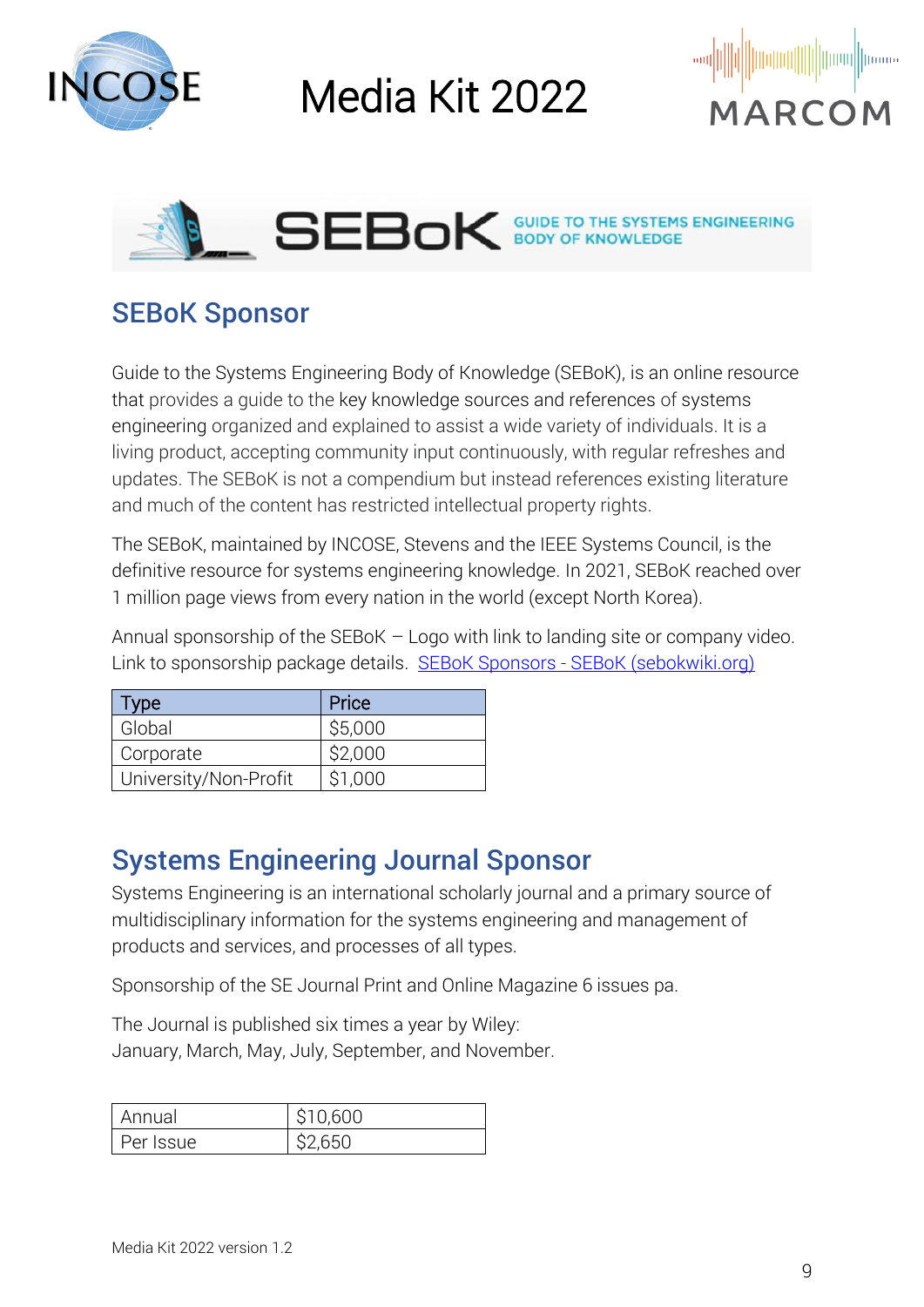



## Event Sponsorship

#### International Symposium



INCOSE's Annual International Symposium (IS) is the largest worldwide annual gathering of people who do systems engineering for four days of presentations, case studies, workshops, tutorials, and panel discussions. The program attracts an international mix of professionals at all levels, and includes practitioners in government and industry, as well as educators and researchers. The benefits of attending the

Symposium include the opportunity to share ideas, network, build competency, pursue certification, contribute to the advancement of the profession through collaboration on tools, processes, and methodologies, learn about new offerings in training and education, and forge new partnerships.

INCOSE offers a variety of options for sponsoring and exhibiting at IS 2022. Your presence as a sponsor for this event will identify your organization as a supporter of and leader in the profession of systems engineering.

The next International Symposium (IS) will take place in June 2022 in Detroit and will be a hybrid event.

| <b>Sponsorship Level</b> | <b>Price</b> |
|--------------------------|--------------|
| Platinum                 | \$30,000     |
| Gold                     | \$20,000     |
| Silver                   | \$10,000     |
| <b>Bronze</b>            | \$2,500      |
| Academic                 | \$1,250      |

For more information, please visit

<https://www.incose.org/symp2022/sponsors/sponsorship-program>

#### **IS2023** will take place in Honolulu on 15 - 20 July 2023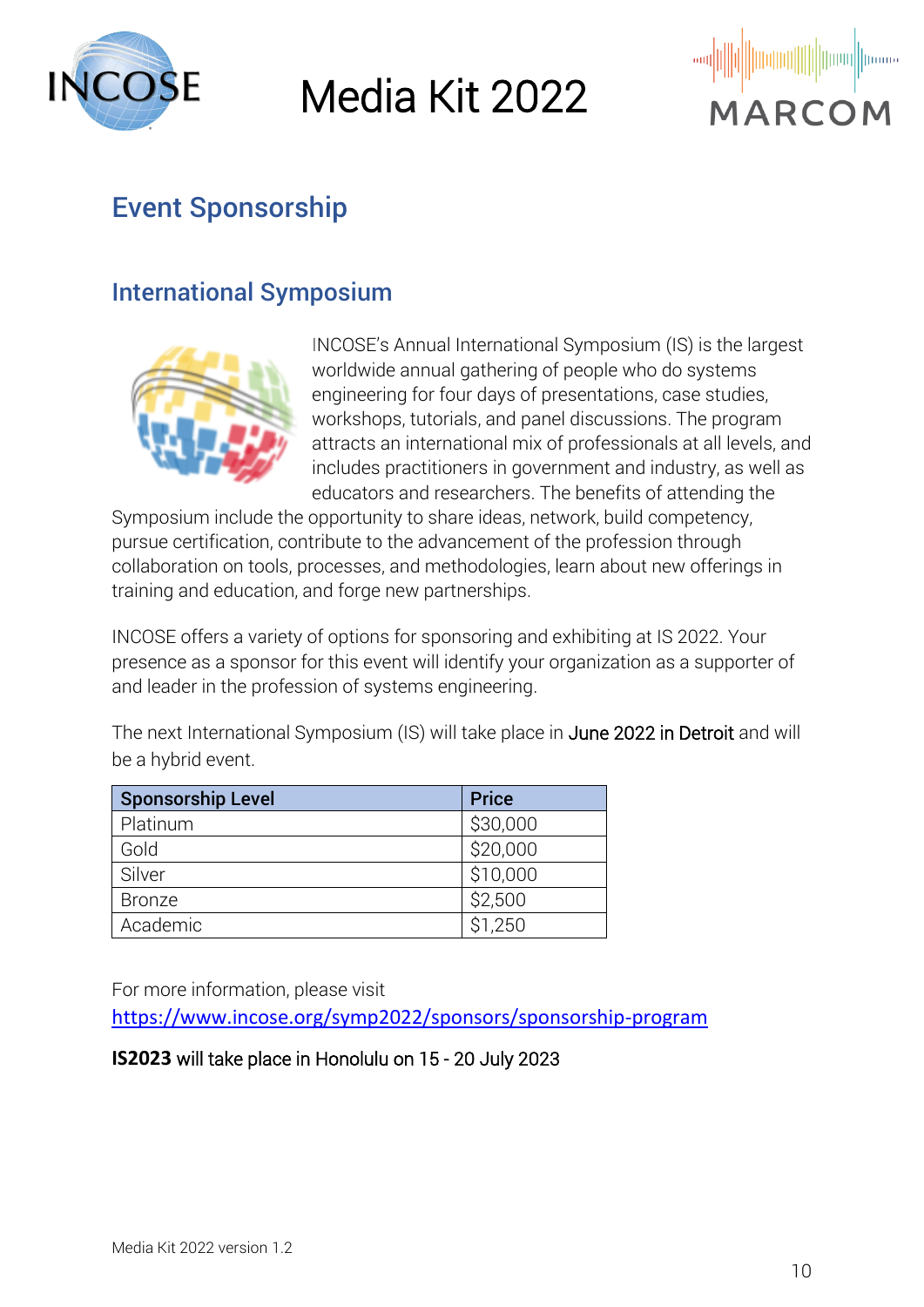

Media Kit 2022



#### International Workshop



INCOSE's International Workshop is the event of the year for systems engineers to contribute to the state of the art. Unlike INCOSE's annual International Symposium and other conferences, there are no paper, panel or tutorial presentations. Instead, attendees spend 4 days working

alongside fellow systems engineers who are there to make a difference. Systems Engineers at all levels and from all backgrounds are encouraged to engage in working sessions and contribute their knowledge and experience to take the discipline forward.

The next International Workshop (IW) will take place in January 2023 for more information please contact [workshop@incose.net](mailto:workshop@incose.net)

#### Regional Event Sponsorship

Sponsor a regional event such as the Western States regional conference, or the Asia Oceania SE Conference.

Sponsorship \$2,600

Contact us for details and packages available.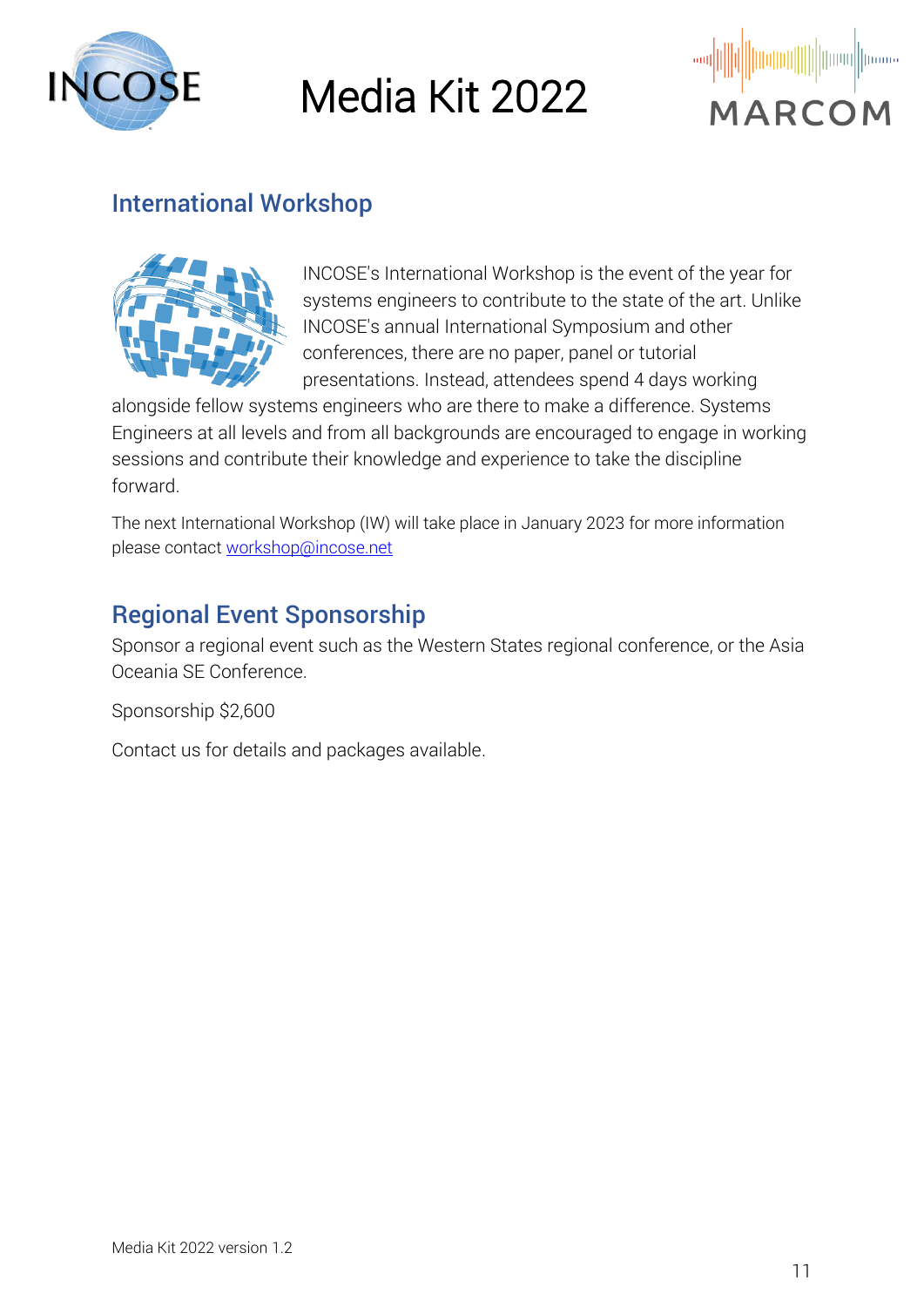



#### Coming Soon…..

Exciting times at INCOSE, we have many new initiatives and opportunities happening throughout 2022.

Launching soon -

#### Professional Development Portal

The purpose of the PDP is to assist individuals to develop their career in systems engineering, or to extend their knowledge in systems engineering.

This is initially through self-assessment tools, product and course recommendations. More information will be available in 2022 at the launch of the PDP.

## In development

- Podcast
- Advertorials
- Business Card Advertisements

Contact us at *[advertise@incose.net](mailto:advertise@incose.net)* if you would like to be the first to know about the new advertising opportunities.